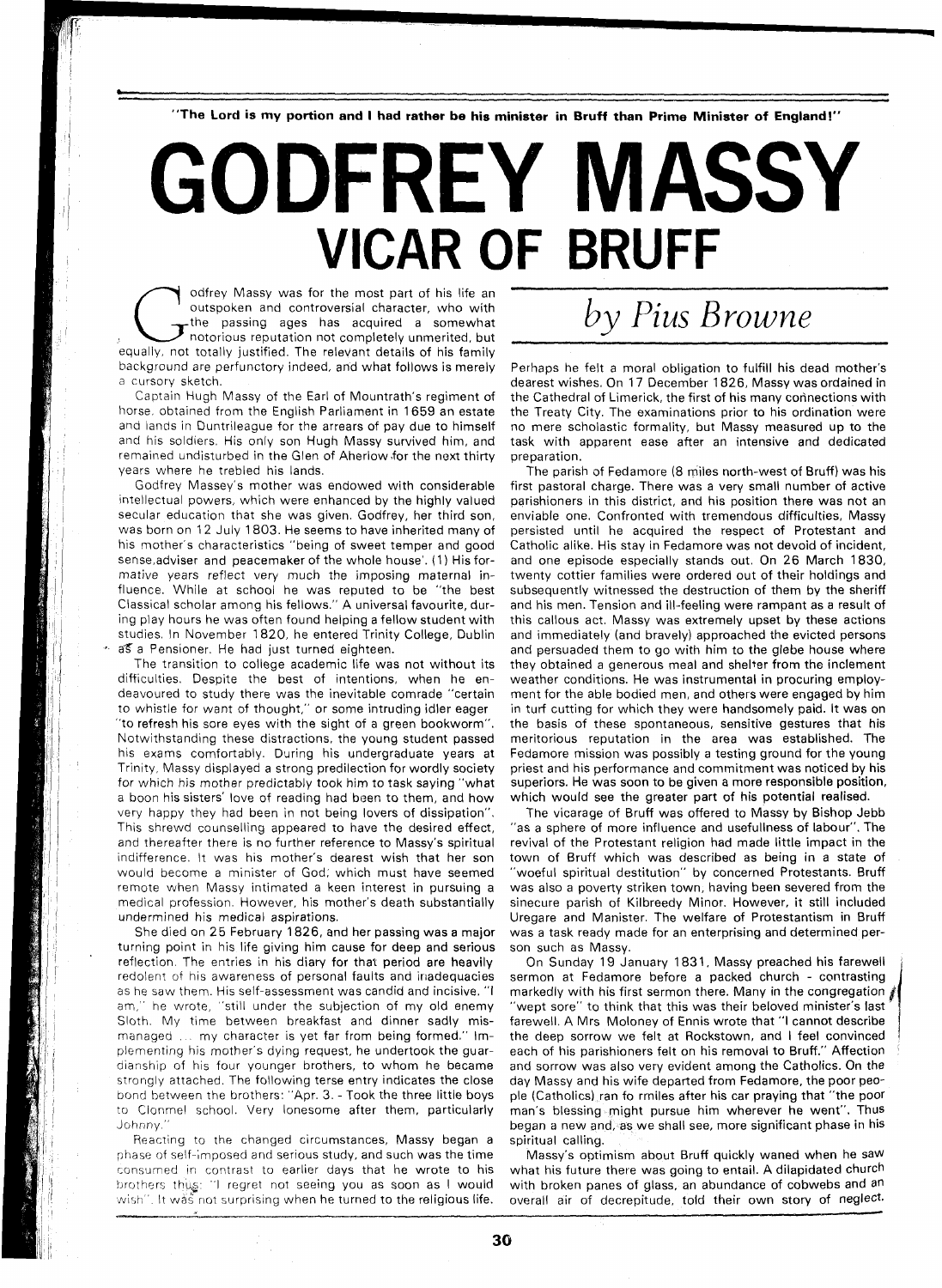

Tommy Mee, the sexton, accentuated the gloom by pointing out the numerous empty pews, and referring to the many persons who were "under the priest's thumb", alluding to the local Catholic clergy. He went on to say that "no Church cess could now be collected in Bruff for the repairs of the Church". Massy's reaction was swift and somewhat inevitable. On observing a cherub erected prominently in a corner of the ceiling over the reading desk, he gave full vent to his anger. He immediately called for a ladder and proceeded to smash the little object while shouting animatedly: "The Scripture calls idols lies, and I am sure there never was a greater lie than this, for it resembles nothing in the heaven's above, or in the earth beneath. I hope that my destroying this silly papistical figure will show you all that your new Vicar is a sincere Protestant - and no mistake." This symbolic action was indeed portentuous of things to come. The vicarage he found to be in a similarly miserable state, proclaiming the unhealthy position of the Church of Ireland in Bruff.

The land in the parish was no better - "teeming with fertility, yet crowded with wretched hovels." The town itself was composed essentially of small shops and cabins, with a large population. In every direction there was clear evidence of "excessive pauperism". Massy had first hand observation of this deprivation when on a stroll through the town he was confronted by seemingly unending waves of beggars entreating him to "pity the poor ould widow", or better still "the father of five small children down in the fever, and unable to get as much work as would keep the breath in their bodies". The vicar immediately distributed all the money he had in his pockets. His next visit was to the local dispensary where he was introduced to a "one armed half-pay surgeon, Dr Raleigh, a Catholic of very low esteem among his patients".

Massy's first Sunday in Bruff was humilating with only 6 people attending a church that was capable of holding 400 in comfort. Meanwhile the flourishing and overflowing attendance

 $\frac{1}{2}$ 

at the opposite end of the town, and its general air of opulence, must have added greatly to his despair. Being a resolute and courageous man he remained unperturbed by these enormous difficulties. An entry in one of his notebooks - "If God be with us who can be against us?" - reflects well the strength of his convictions. Massy was always armed with quotations from various sources which he used whenever an opportunity presented itself.

Six years after this inauspicious begining a completely different situaton could be observed. In 1837 there were 360 persons in the congregation at the Protestant Church, of whom 83 were regular communicants. There was a flourishing Sunday School with 100 children attending, 80 of them being Catholic. "He (Massy) was the only one," the old clerk remarked, "who could read the Church service with a clear conscience, for of them all, he alone could truly address the congregation as Dearly Beloved children." Massy, quite clearly, could do no wrong in the eyes of his admiring clerk. Even so, the shrewd and calculated methods which the vicar employed to effect these improved conditions are of interest.

He devoted a page of his memorandum to each Protestant family in the parish. The children of mixed marriages were registered. Each Sunday he wrote down on a poster (displayed prominently) the name of every absentee - a subtle form of moral coercion perhaps. He re-arranged the services of the school master Russel, and after some difficulty obtained, with the permission of Thomas Lloyd, High Sheriff of Limerick, a couple of rooms in Bruff Courthouse for a school. These rooms in'no way represented the ideal context for learning, and Russel often complained that "it was hard to keep them in repair as the fortifications of a barrack." Any untidy children were gently and tactfully rebuked by Massy during his weekly examination. This was in keeping with his belief that cleanliness was next to Godliness. In a little over five years, Massy could reflect with satisfaction on the changes that he had brought about. His campaign to convert the town of Bruff to Protestantism was well off the ground, and the future looked brighter than for many years past.

It was commonly believed among Protestants that with a dermined effort and a little encouragement, the Catholics might be enticed to conform to the Protestant religion, Massy saw a potentially large Protestant population in Bruff. To realise this potential much of his hopes rested upon the Scriptural education of the rising generation. Indeed, he was often known to speak about "sowing the seed of a glorious harvest in the Reformation of Ireland". In the hope of attracting new members, and holding on to those who did attend, the Church and vicarage were made more agreeably comfortable. Massy's vicarage was open to all, and those who cared to visit him were not "dosed with religion". The latter policy contributed in no small way to winning over to his ministry the gentry of the parish and the families of English officers.

His ingenious handling of the Bruff beggars is worthy of mention. Such was their cunning that every time that the vicar ventured out he was sure to be beseiged by them "for some relief in his power at all at all". Massy set little store by money as is evident from his comprehensive generosity. "So with money", he rationalised, "store it up and it infects your moral atmosphere and destroys your spiritual health.. . lay it out in God's service and acts of benevolence and you have a principal share in the blessings which it scatters abroad". However, when he learned that his generosity was being squadered in vice he assembled the beggars and offered to divide all the help he could give them at his own house on the condition that whoever was detected by Russel in a pub or pawn office should forfeit for the first offence one third of his share, for the second a half, and so on. When the fourth offence had been committed, the guilty party would be removed from the list. Furthermore he explicity stated that thereafter he and his family were not to be solicited for alms at any other time or place. The initial reaction among the beggars was one of dismay. They were apprehensive about this conditional kindness until their leader convinced them by exclaiming: "It's a bargain! His Riverence (sic) is right! Long life to him, whoever of yez breaks this law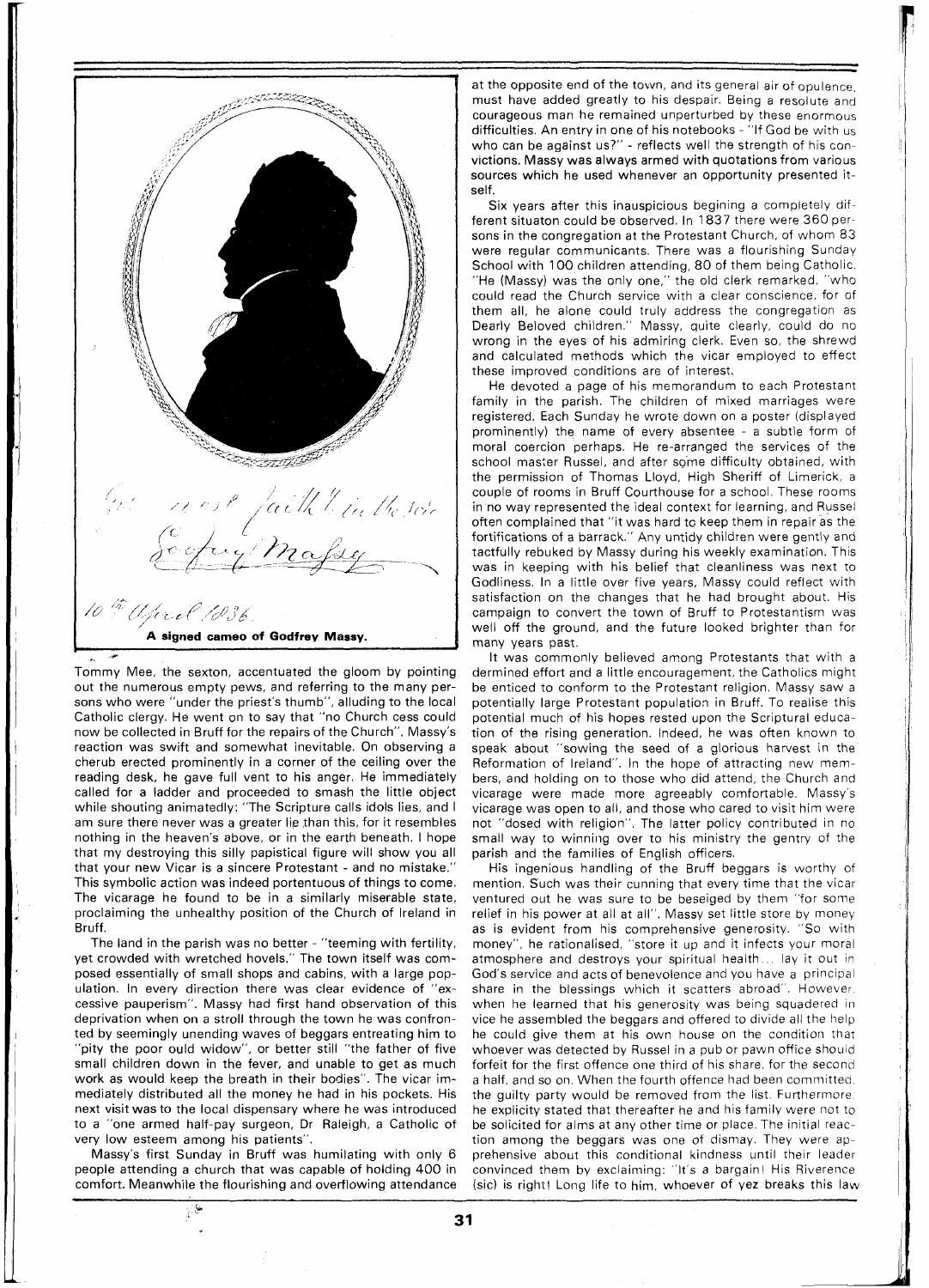shall feel the rough side of my tongue, and Mary Gammell near (sic) threatened in vain." This declaration would seem to indicate that most of the beggars may have been women. This list began with 103 names, but soon dwindled to 35.

A mail coach - a Bianconi car - daily passed through Bruff at this time and the passengers had to contend with the relentless appeals of the mendicants. The coachmen often contrived to delay a little "to give the poor craythurs a fair offer at the passengers" who seldom passed through Bruff without leaving offerings to the poor. No sooner had they departed Bruff than they again encountered similar circumstances at nearby Grange. Speaking about the beggars of Bruff, Russel alluded to the fact that their numbers "went beyond counting on the Fair Green' . Of course, a Fair Day would have attracted the mendicant elements from the neighbouring towns.

Massy's interest in medicine brought the local dispensary to his constant attention. Dr Raleigh invariably grumbled about his generosity in giving out prescriptions -"...this extravagant outlay of medicine, which ought to hold for ages in such a place as Bruff". The Bridewell (local jail) was also the subject of his attention and he described it as being "a dismal and dark den of misery '. He made numerous petitions to the Gaol Committee in Limerick and corresponded with Palmer the Inspector General of Prisons as part of his endeavour to improve the sanitary conditions in the prison.

Despite the difficulties which the Tithe agitation imposed on him. Massy refused to accept any aid from the Clergy Relief Fund and depended mainly on the benevolence of his own family. About this time also, he turned down an offer of service in Jerusalem which would have greatly bolstered his financial well-being, prefering instead to remain in Bruff. Though Massy explessed an antipathy to begging societies for the poor, he was to be the mainstay of one such society after the close of the Tithe war.

The Limerick Protestant Orphan Society was founded for the support of poor children deprived of their parents during the recent cholera outbreak. Speaking at a meeting of this society in Limerick\*on<sup>\*\*</sup>5 March 1835, Massy said that he hoped to see "not 250 contributors to this Protestant charity established in a city containing 5,500 Protestants and double that number in its vicinity, but 2,000 Protestants of all denominations banded together as one man in this labour of love". In its first year f 197.1 7.3d. was collected and 51 orphans were rescued from starvation. After another successful meeting in Limerick, Massy visited almost every town and village in the county to obtain funds. He tried to incite a pleasant rivalry among the different communities by stating how much had been collected in individual towns. Almost inevitably, this approach had the desired effect and many generous contributions were forthcoming. Sixty pounds was collected initially and they in'tended to follow these favourable beginnings "in a business like manner . . . never interrupting their exertions .. till every little orphan should be able to dwell safely under its shelter, no man making him afraid". At the annual report of 1839 Massy referred to "the great utility and most satisfactory working of this benevolent institution ... so recently thought of yet so mature in its operations". His enthusiastic efforts enabled the society to reach a state of self-suffiency.

In tne early months of 1837 Massy "unconditionally, unreservedly, and in faith dedicated one tenth of his income which as we have seen was never substantial - to the Lord". He justified this gesture by repeatedly saying "depend upon it, the poorest man can, by Christian self-denial live upon nine tenths of what God has given him". Though he endeavoured not to betray it to his friends, they were well aware of the periodic bouts of ill-health which he was occasioned to contend with.

In August 1840, Massy accompanied a deputation through Kerry, visiting Ballybunion, Kenmare, Killarney and Dingle where he made many favourable impressions. In Killarney, one gentleman proposed that the word 'Protestant' should be deleted from the title of the society as Catholics were predominant in the area. Massy's reply was curt and unequivocal: "If I forget it let my right hand forget its cunning! Is not Protestantism above my chief joy?" In Dingle a Mr Moriarty exclaimed:

"Menauragh (mo naire) the people of Kerry to be believing the people of Limerick in anything connected with humanity and christianity". Massy's response has not been recorded. His visit to Kerry was viewed with some trepidation for it was almost "an absurdity to address a few dozens of paupers and children which were all that might be calculated on". However, the outcome served to invalidate these forbodings and in the report of 1841, Massy was able to declare to the Limerick Society that he was giad for having "the distinguished privilege of extending its blessings over the three important counties in which the humbler members of the household of faith stand most in need of them in Ireland".

On 16 May 1841, Mr. Keliy the Catholic High Sheriff of the County refused the use of the Courthouse at Bruff for a meeting of the Orphan Society because of "its being for an exclusively sectarian purpose". Upon learning of this refusal Massy went to the nearest nobleman Lord Guillamore, whereupon the latter offered his own mansion for the meeting and also offered to take the chair. The meeting itself was one of the largest held in the Bruff district, with twenty-five carriages drawn' up outside the doors of Rockbarton House. Thirty-five pounds was collected in the meeting room.

Lord Guillamore, on taking the chair, said that he had always regarded the occasions of his presiding at the Bruff meetings amongst the happiest events in his life. Continuing in this extravagant mood, Guillamore added his regret that a friend (the High Sheriff?) whom he had considered "the most liberal of men, should have confined his liberality to one party, and that though it was true that this society was exclusively Protestant  $\sim$ and he hoped that it ever would continue so - yet, it interfered with no other faith".

When it was Massy's turn to speak, he availed of the opportunity to vilify Mr Kelly saying that "when the pestilence visited Bruff and made havoc indiscriminately of all, and when for the sick poor I asked you for bread, you did not give me a stone. (2) When I asked you for assistance that might relieve the poor of Bruff, the great majority of whom are Roman Catholics (Hear!) you did not ask me what their religion was . . . no one objected then that we were exclusive or sectarian ... (Cheers). And on a late occasion when the poor of Bruff were perishing with cold in the midst of a dreary winter, I see here several gentlemen who came forward without solicitation". Mr Kelly remained silent.

Begley in his comprehensive if inconsistent study of the diocese of Limerick, relates to us an incident that occured in 1839, which is a fair indication of Massy's unrelenting dislike of the Catholic Church. (3) It concerned a Miss Todd and her Protestant companions who went to St. Michael's Church in Limerick to observe the ceremonies taking place there. Father Raleigh entered the church and noticing a group of ladies gathered in the alcove near the sanctuary, approached them and requested that they be seated. Miss Todd showed some reluctance, perhaps resenting the officiousness of the priest, and it was only after the persuasion of one of her companions that she knelt on the supposedly soiled floor. A scene was thus avoided, but the young lady did not quickly forget the slight that she believed she had been subjected to.

When Massy visited Limerick a few days later he heard the story from a friend of Miss Todd's who thought it was all rather amusing. Massy, however, interpreted the incident in a different light, seeing it as an unjust imposition on the part of Father Raleigh. He proceeded to have an affidavit drawn up with the assistance of Mr Dartnell, editor of the **Protestant Standard.**  The affidavit when appearing in print, depicted the incident in an incredibly distorted manner, stating that the priest had assaulted Miss Todd. Raleigh proceeded against Dartnell and Massy, and the case was to be tried at the Cork Assizes in July 1839. Before the litigation went any further, the dignitaries of both Churches came to an acceptable settlement, whereby Massy and Dartnell both had to apologise for the unwarranted attack on Father Raleigh. Massy's over-reaction brought him into disfavour, particularly in the city of Limerick. A few days later the citizens of Limerick felt prompted to entertain Rev. Raleigh at a public dinner. Massy had clearly made a grave error, but evidently he did not learn from this humiliation.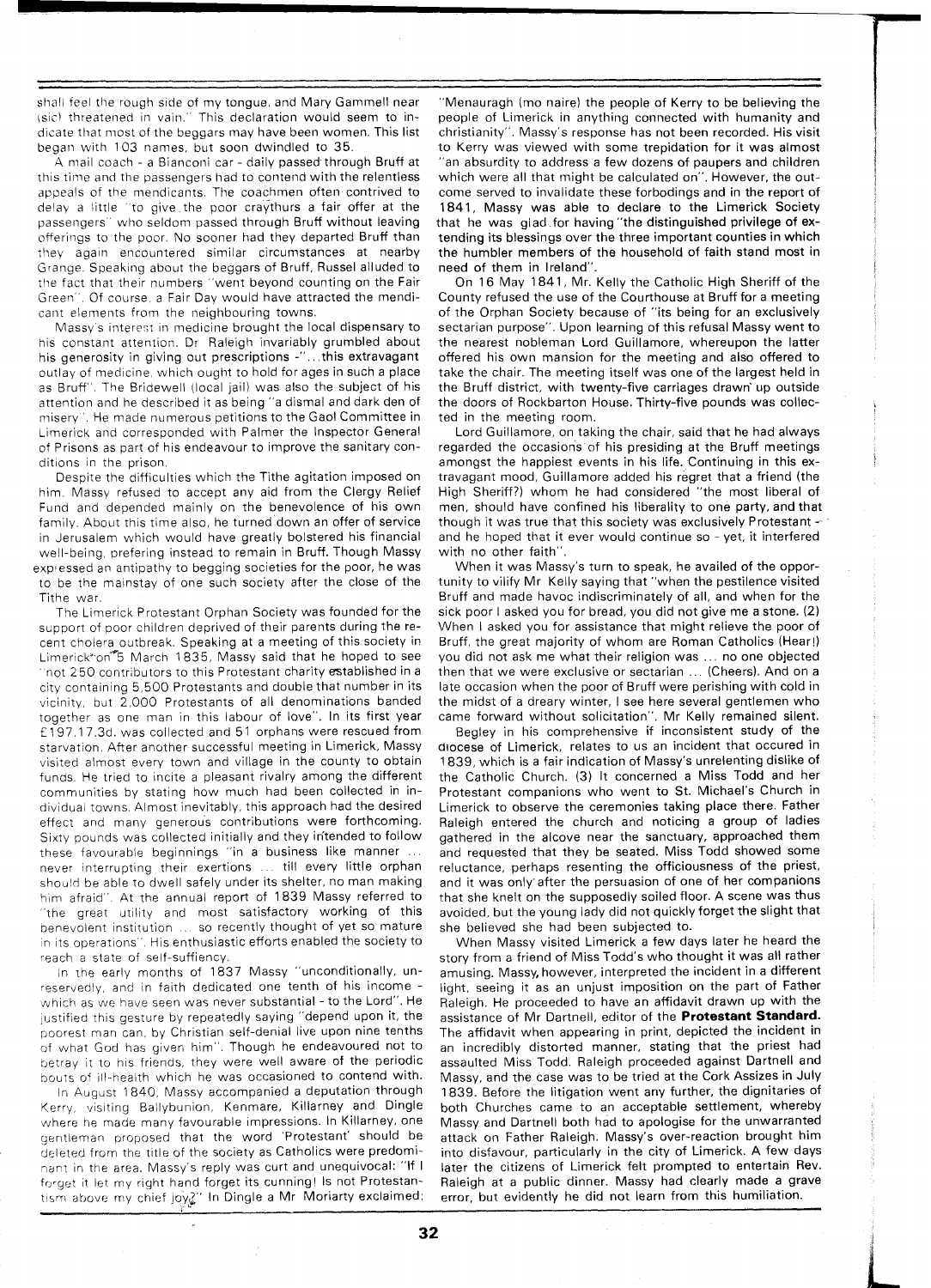66807.

- Massy was undeterred in the pursuit of his objectives. Once more he directed his attention to the clergy of Bruff. Their superiorposition atthe head of the local Catholic population was readily apparent to him, and he now attempted - not for the first time - to discredit the parish priest in the eyes of the people in order to strengthen the likelihood of enticing them over to the Church of Ireland persuasion. Thus began his controversial conflict with Dr Cussen, the parish priest of Bruff.

In 1843 a movement began in Mayo to curtail the dues of the clergy. Massy was quick to discern in this movement an opportunity of disparaging his long time adversary DrCussen He procured a copy of one of the Mayo notices and was seen to post the document on the church pier at Bruff. However his calculations back-fired and only served to bring Massy a severe censure from the Dean. Massy was now held to be the villain of the peace, and to extricate himself from this predicament was forced to fabricate the story that the document had been sent to him by a concerned Catholic, who thought it desirable to bring the matter under the notice of the "poor deluded Popish wretches of Bruff".

This action aroused a considerable amount of controversy and a 'paper war' ensued involving both religions, which did neither party any credit. Massy regarded the whole business as a "triumph of genuine Protestantism", though he does not elaborate on, or forward any justification for, such a dogmatic assertion. He did remark that he was not impressed by the "merchandise of souls which is a silent mark of Popery. During the Tithe War I showed no vindictive spirit against the Roman priests here, but co-operated with them in charitable duties, so far as I found such cooperation practicable and useful to the poor". Despite his cleverly constructed arguments, Massy knew that the consequences of his misdemeanours could not be immediately undone. For the following six months he maintained a low profile, and it was a very reticent man that timidly made his way to and from his church. Yet he was soon to return to his favourite hobby horse. Indeed, he never took pains to disguise his opinion of the Catholic priests as was again evident in the early months of 1844 when he asked a gentleman who had been excessive in his praise of a Catholic priest's conciliatory conduct - "Did you try him by going against the plush?"

The year 1841 saw the establishment of another proselytising agent, namely, the Limerick Diocesan lrish Society. This society was founded by Rev George G. Gubbins and Rev George Maxwell. Their first report revealed some interesting figures. Upwards of 150,000 Catholics spoke the lrish language, and 900 of them received the scriptures through this agency. We are not told whether lrish was spoken as an everyday language. During its initial existence this society provided agents and salaries for carrying on "the lrish work at Bruff". This would seem to indicate that the language was still a popular idiom with many of the townspeople. The first teacher enlisted at Bruff was an old man named Bill Tubbs who had received 500 lashes for his part in the '98 Rebellion. (4) According to Massy he became "a changed man under the teaching of God's word". Another of the Scripture readers employed was a Mr Danahan who became a reader because "he had suffered persecutions they never would". These latter statements should not be uncritically accepted.

A difficult and well nigh insurmountable barrier to the 'New Reformation' in Bruff was referred to by Massy in another typical caustic remark - "The Jesuit sophistry in which the educated had been so skilfully drilled... and the 'Invicible Ignorance' of the illiterate" was difficult to overcome because "poor creatures who blindly gave themselves up to the priests to do for them and strove to scrape together the price of a habit or stuff gown, which had been blessed by some friar and engaged Purgatory Proof!" Scathing commentary indeed, brought about, one suspects, by his increasing frustration experienced in the attempts at dislodging the local clergy from their sacrosanct position among the people.

Massv was never lacking in initiative. In the Church of Ireland at Bruff, an unoccupied pew was preserved under the gallery with a green curtain hung in front as a robing room. This section was now given over to Roman Catholic inquirers and called'The

Nicodemus Pew'. The sexton was wont to say: "0 Master, there are some new Papishes in the Nicodemus Pew. I heard them say that our Church service is better than the Latin mass. They are now praising its elegant simplicity". Of course there was always the possibility of a questionable or shady character being sent by the clergy to their adversaries to ridicule the socalled reformation. Daniel O'Connell seems to have had this in mind when he declared "who spoiled the parson's proselytising by spreading ratsbane among them". (5)

In the spring of 1842, Massy's Scripture school was again expelled from the Courthouse in Bruff by Mr Lyons the new Roman Catholic High Sheriff of Limerick. This expulsion clearly illustrated the vulnerable and insecure position of the local Scripture school. This setback came at a time when the school was greatly thriving. So excellent were the conditions that the Church Education Society Inspector, Mr Mills, referred to the school as "Bruff Model School" from the scholar's familiarity with scripture and their noble conduct. The recent events convinced the Protestants that the building of their own school was essential for the sustained growth and well-being of their religion in Bruff. Massy now undertook what perhaps was to be his greatest accomplishment while at Bruff, the building of Adelaide School.

He began this venture by publishing an appeal in the chief English and lrish Protestant districts, stating that the poverty of his benefice and his family necessities debarred him from supporting a school at his own expense, as he had done for the previous seven years. "This is a most important undertaking for advancing God's glory by preserving the poor Protestants in the faith of Christ". This particular appeal; yielded a return of £240.

For the next five years much of his time was spent in trying to obtain a suitable site for the proposed school. Lord Carbery of Bruff reluctantly offered a site telling Massy that his "picture of the state of things in Bruff is not very inviting". Again Massy showed great intuition by obtaining the Queen Dowager's permission to give her name to the new building. (6) This added a certain amount of poplularity to the project, and gave it a greater legitimacy, which it was hoped would add to the contributions. Carbery also acknowledged that: "we are shamefully behind the sister island, even in things which we might equal them, for soap and water and sweeping brushes do not cost much". He thus contributed extra finances to meet these particular requirements.

So enthusiastic was Massy about his project that the first stone was laid on 1 August 1843, the day after he got possession of the site. On 13 October he toured England for funds to complete Adelaide House,as it was to be called. (7) The author of Massy's memoir goes to great lengths to emphasise the significance of this journey by telling us that "the Popish agitation for repeal of the Union had rendered every lrish claim very unpopular in England". There is a certain amount of truth in this argument but Massy has attributed to it a greater importance than it really merits. The fact that the school opened within twelve months of this tour would seem to indicate that he encountered no outstanding difficulties in collecting funds.

Massy, as part of his propaganda had made it well known that he was personally liable to the builder for the completion of the house, and was prepared to sell his treasured books to meet the debt. "Every one of my books", he promised, "shall be sold rather than suffer my poor people to want God's word". Such a situation never arose.

On 10 July 1844 the school was opened. The total cost of the project amounted to £802-78-5d. Carbery, apparently delighted with the outcome, enclosed the grounds with an iron palisade. Over the chimney place was suspended a list of the subscribers, bordered with flowers flanked by the initials of Carbery and Guillamore, and surmounted by the autograph of her majesty. The following inscription was also prominent: "If thou canst believe all things are possible to him that believeth". It was a joyful occasion for Massy and the realisation of one of his most long cherished aspirations.

In his final years Massy was still adamant in his refusal to recognise the National Board, thereby forfeiting an opportunity of becoming Prebendary of St. Munchin's in Limerick. On 24